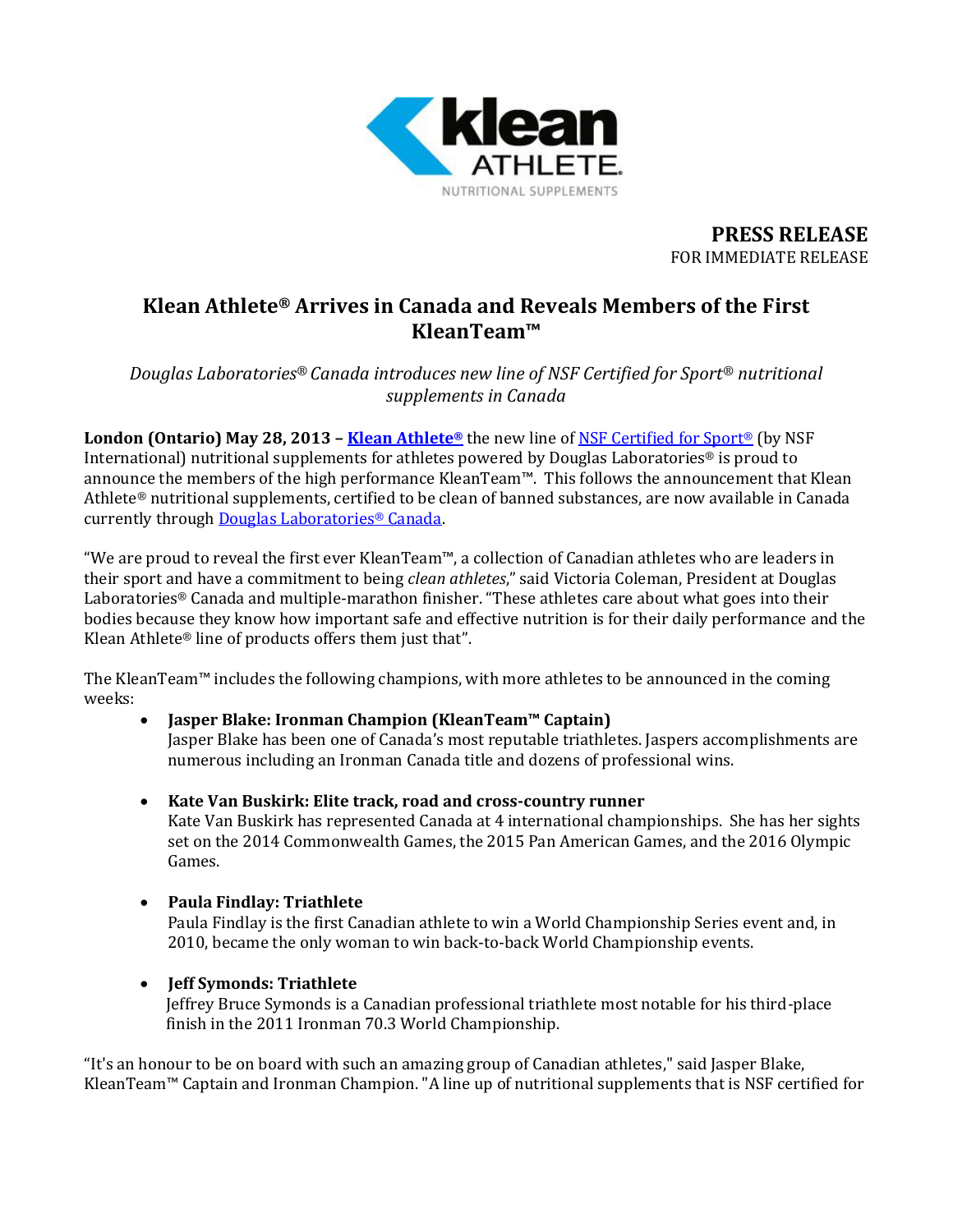Sport® clean of banned substances is long overdue in the Canadian market place. Klean Athlete® products keep our bodies clean which means peace of mind, fair play and integrity".

"Peak health means getting rid of the things your body doesn't need and getting the right amount of things you do," says Andrew Halpner, Ph.D., Vice President of Product Development and Technical Services at Douglas Laboratories® and Head of Klean Athlete® R&D. "That's exactly what we've developed with this group of products".

The [Klean Athlete](http://www.kleanathlete.ca/)® line is composed of seven nutritional supplements created to provide a safe and effective foundation to live healthy, train smart and compete at the best possible level. Klean Athlete® ranks among only a few athlete-focused nutritional supplements that stay clean by avoiding also yeast, wheat, gluten, soy, corn, sugar, or starch. It also has no artificial coloring, preservatives or flavoring. Supplements include:

- [Klean Multi](http://www.kleanathlete.ca/products/multivitamins/klean-multivitamin/)vitamin™
- [Klean Antioxidant™](http://www.kleanathlete.ca/products/antioxidants/klean-antioxidant/)
- [Klean Cognitive™](http://www.kleanathlete.ca/products/neurological/klean-cognitive/)
- [Klean Probiotic™](http://www.kleanathlete.ca/products/probiotic/klean-probiotic/)
- [Klean Isolate™](http://www.kleanathlete.ca/products/protein/klean-isolate/)
- [Klean Electrolytes™](http://www.kleanathlete.ca/products/electrolyte-replacement/klean-electrolytes/)
- [Klean Endurance™](http://www.kleanathlete.ca/products/energy/klean-endurance/)

For more information on the Klean Athlete® line of products or to place an order, please call toll free at 1-866-856-9954 or visit the website at [www.kleanathlete.ca.](http://www.kleanathlete.ca/) 

## **ABOUT KLEAN ATHLETE**®

The [Klean Athlete](http://www.kleanathlete.ca/)® [NSF Certified for Sport](http://www.nsfsport.com/)® supplements were designed to maintain the healthy lifestyle and promote peak performance of athletes, from the weekend warrior to the amateur and professional competitor. Powered by Douglas Laboratories®, this new line of certified nutritional supplements is backed by more than 50 years of science, dedicated research and manufacturing excellence. Klean Athlete® is available at [www.kleanathlete.ca.](http://www.kleanathlete.ca/)

### **ABOUT DOUGLAS LABORATORIES®**

A business unit of Atrium Innovations Inc. (TSX: ATB), Douglas Laboratories®, the trusted choice of thousands of healthcare professionals for over 50 years, is at the forefront of the nutritional health industry, proudly researching, developing and manufacturing superior quality, science-based supplements that help people improve their health. Douglas Laboratories® provides added insurance of multiple domestic and international GMP certifications, including ISO-9001 Certification and ISO-17025 Accreditation for in-house laboratories, as well as NSF International Registration. Douglas Laboratories® currently offers over 600 branded products which are distributed worldwide, with its headquarters located in Pittsburgh, Pennsylvania, USA. For additional information, please visit [www.douglaslabs.ca.](http://www.douglaslabs.ca/)

### **ABOUT NSF INTERNATIONAL**

[NSF International](http://www.nsf.org/) is an independent organization that writes standards and certifies products for food, water and consumer goods to minimize adverse health effects and protect the environment [\(nsf.org\)](http://www.nsf.org/). Founded in 1944, NSF is committed to protecting human health and safety worldwide. NSF is a World Health Organization Collaborating Centre for Food and Water Safety and Indoor Environment.